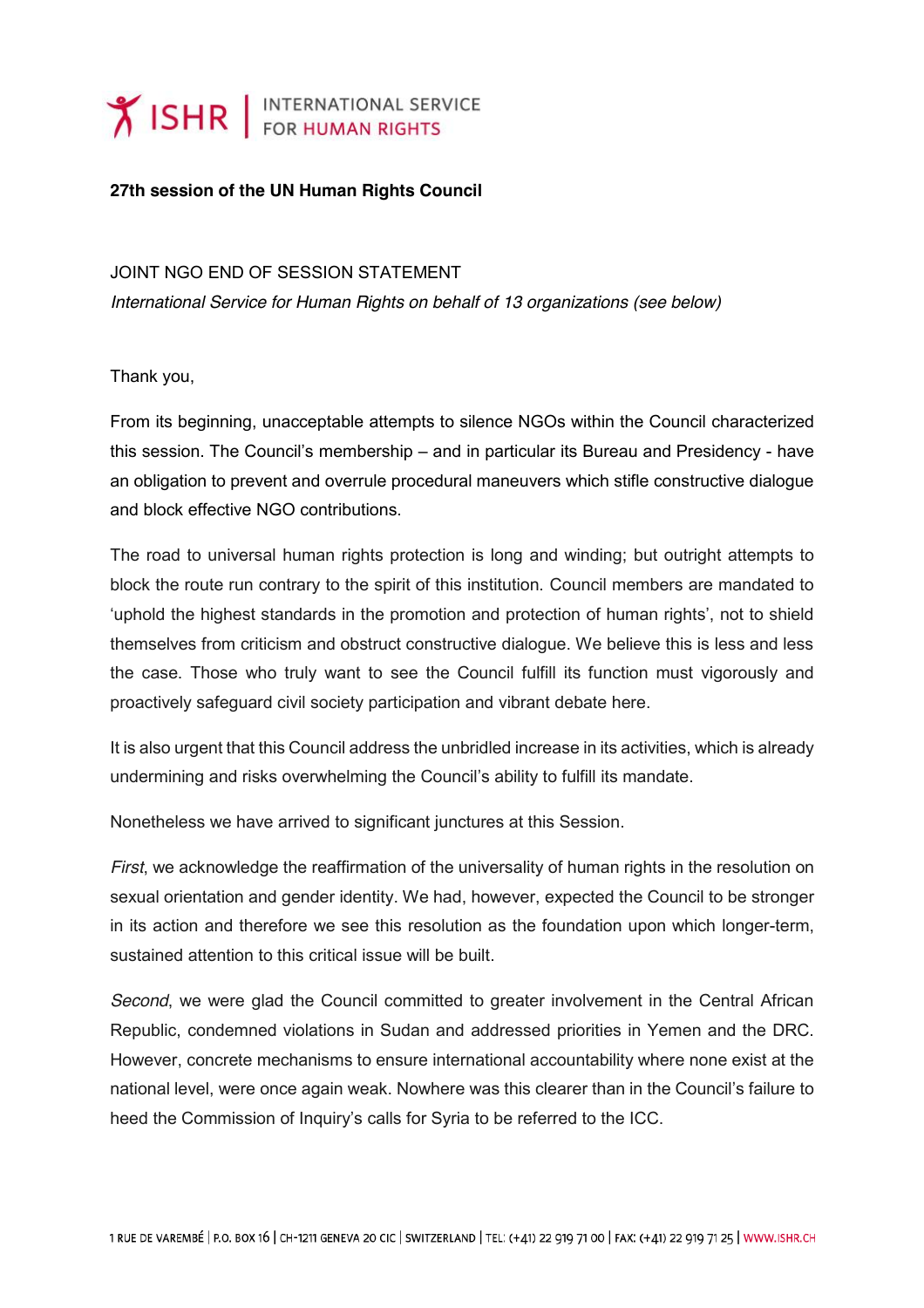Lamentably the Council's reputation on country engagement was severely undermined by failing to heed calls from human rights defenders to tackle and provide accountability for both past and ongoing human rights violations in Egypt and for the violent and administrative means used to restrict human rights activism there and in Bahrain.

*Third*, for human rights defenders it was encouraging to see the Council call for a reinforcement of civil society space. This important expression of support is sharply undermined by continuing intimidation and reprisals against those engaging with the UN, as made evident in the Secretary General's annual report and incidents that have taken place as the Council has been sitting.

These include the criminalization of the Maldives Human Rights Commission for participating in the UPR and the travel ban on Russian activists hoping to attend the UN World Conference on Indigenous Peoples. We are also aware of several cases of reprisals against human rights defenders interacting with this session itself. It is therefore evident that this is an ongoing, system-wide problem requiring an institutional response. We welcome the reference to HRC resolution 24/24 in today's resolution on Civil Society Space and urge all States to work for its implementation without delay.

Here in Geneva, we recognize those States which have spoken out, but lament the weak response to the several instances of reprisals communicated to the Council Presidency around this session.

Mr. President, we urge you and your colleagues on the Bureau to be alert, to act, and to ensure that those who came to tell their story and strengthen global action, can return home to continue to defend our human rights in safety.

Joined by:

- Amnesty International
- Allied Rainbow Communities (ARC) International
- ARTICLE 19
- Cairo Institute for Human Rights Studies
- CIVICUS
- Commonwealth Human Rights Initiative
- Conectas Direitos Humanos